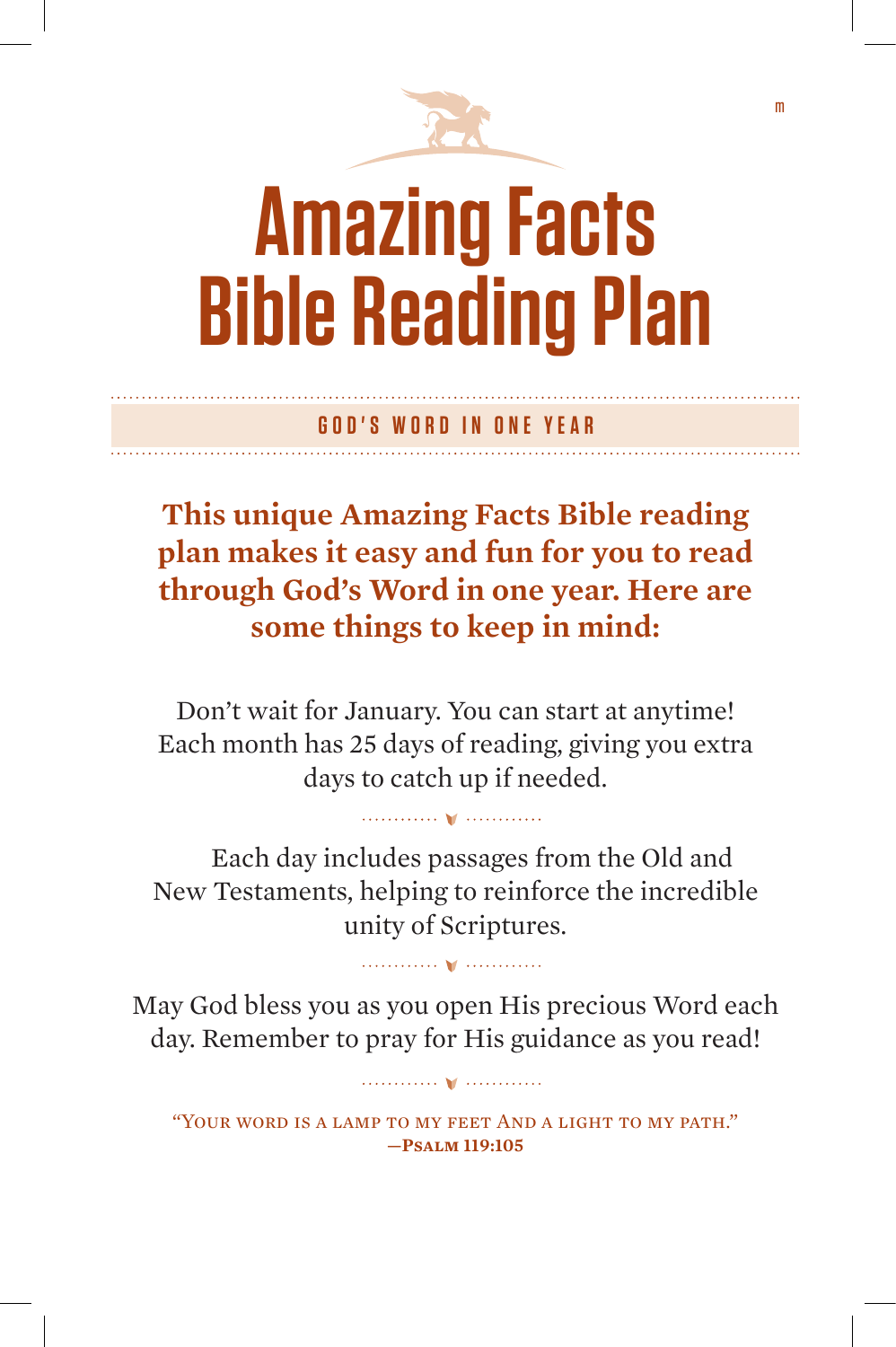### **JANUARY**

|     | <b>Old Testament</b> |                | <b>New Testament</b> |                |
|-----|----------------------|----------------|----------------------|----------------|
|     | Genesis              | <b>Psalms</b>  | <b>Matthew Acts</b>  |                |
| 1.  | $1 - 2$              | $\mathbf{1}$   | $1:1 - 17$           | $1:1 - 11$     |
| 2.  | $3 - 4$              | $\overline{2}$ | $1:18-25$            | $1:12-26$      |
| 3.  | $5 - 8$              | $\overline{3}$ | $2:1-12$             | $2:1 - 21$     |
| 4.  | $9 - 11$             | 4              | $2:13-23$            | $2:22 - 47$    |
| 5.  | $12 - 14$            | 5              | $3:1-12$             | $\overline{3}$ |
| 6.  | $15 - 17$            | 6              | $3:13-17$            | $4:1 - 22$     |
| 7.  | $18 - 20$            | $\overline{7}$ | $4:1 - 11$           | $4:23-37$      |
| 8.  | $21 - 23$            | 8              | $4:12 - 17$          | $5:1 - 16$     |
| 9.  | 24                   | $\overline{9}$ | $4:18-25$            | $5:17-42$      |
| 10. | $25 - 26$            | 10             | $5:1 - 12$           | 6              |
| 11. | $27 - 28$            | 11             | $5:13 - 20$          | $7:1-38$       |
|     | 12. 29-30            | 12             | $5:21-32$            | $7:39-60$      |
| 13. | 31                   | 13             | $5:33 - 48$          | $8:1 - 25$     |
| 14. | $32 - 33$            | 14             | $6:1 - 15$           | $8:26 - 40$    |
| 15. | 34-35                | 15             | $6:16 - 24$          | $9:1 - 19$     |
| 16. | 36                   | 16             | $6:25 - 34$          | $9:20 - 43$    |
| 17. | $37 - 38$            | 17             | $7:1 - 14$           | $10:1-23$      |
| 18. | 39-40                | $18:1 - 25$    | $7:15-29$            | 10:24-48       |
| 19. | 41                   | 18:26-50       | $8:1 - 13$           | $11:1 - 18$    |
| 20. | $42 - 43$            | 19             | $8:14-22$            | 11:19-30       |
| 21. | 44-45                | 20             | $8:23-34$            | 12             |
| 22. | $46 - 47$            | 21             | $9:1 - 13$           | $13:1 - 25$    |
| 23. | 48                   | $22:1 - 11$    | $9:14-26$            | $13:26 - 52$   |
| 24. | 49                   | 22:12-31       | $9:27 - 38$          | 14             |
| 25. | 50                   | 23             | $10:1 - 20$          | $15:1 - 21$    |

### **MARCH APRIL**

|            | <b>Old Testament</b><br><b>Numbers</b> | <b>Psalms</b> | <b>New Testament</b><br><b>Matthew</b> | <b>Romans</b>   |     |      | <b>Old Testament</b><br>Joshua | Psalms      | <b>New Testament</b><br><b>Matthew</b> | 1 Cor.         |
|------------|----------------------------------------|---------------|----------------------------------------|-----------------|-----|------|--------------------------------|-------------|----------------------------------------|----------------|
| 1.         | $1 - 2$                                | 48            | $21:23-32$                             | $1:1 - 17$      | 1.  |      | $1 - 2$                        | 72          | $1:1-8$                                | $1:1 - 17$     |
| 2.         | $3 - 4$                                | 49            | 21:33-46                               | $1:18-32$       | 2.  |      | $3 - 5$                        | 73          | $1:9-20$                               | $1:18-3$       |
| 3.         | $5 - 6$                                | 50            | $22:1 - 14$                            | $\overline{2}$  | 3.  |      | $6 - 7$                        | 74          | $1:21-34$                              | $\overline{2}$ |
| 4.         | $7 - 8$                                | 51            | 22:15-33                               | 3               | 4.  |      | $8 - 9$                        | 75          | $1:35-45$                              | $\overline{3}$ |
| 5.         | $9 - 11$                               | 52            | 22:34-46                               | $\overline{4}$  | 5.  |      | $10 - 12$                      | 76          | $2:1-12$                               | 4              |
| 6.         | $12 - 14$                              | 53            | $23:1 - 12$                            | $5:1 - 11$      | 6.  |      | $13 - 14$                      | 77          | $2:13-17$                              | 5              |
| 7.         | $15 - 17$                              | 54            | $23:13-24$                             | $5:12 - 21$     | 7.  |      | $15 - 17$                      | 78:1-39     | $2:18-28$                              | $6:1 - 11$     |
| 8.         | $18 - 20$                              | 55            | 23:25-39                               | $6:1 - 14$      | 8.  |      | $18 - 19$                      | 78:40-72    | $3:1 - 19$                             | $6:12 - 20$    |
| 9.         | $21 - 22$                              | 56            | $24:1 - 14$                            | $6:15-23$       | 9.  |      | $20 - 21$                      | 79          | $3:20-35$                              | $7:1 - 16$     |
| 10.        | $23 - 25$                              | 57            | 24:15-35                               | $7:1-12$        | 10. |      | $22 - 23$                      | 80          | $4:1 - 20$                             | $7:17 - 40$    |
| 11.        | $26 - 27$                              | 58            | 24:36-51                               | $7:13-25$       |     |      | 11.24                          | 81          | $4:21 - 41$                            | 8              |
| 12.        | $28 - 30$                              | 59            | $25:1-13$                              | $8:1 - 17$      |     |      | Judges                         |             |                                        |                |
|            | $13.31-32$                             | 60            | 25:14-30                               | $8:18-39$       |     |      | $12. 1-3$                      | 82          | $5:1 - 20$                             | $9:1 - 12$     |
|            | 14. 33-36                              | 61            | 25:31-46                               | $9:1 - 18$      | 13. |      | $4 - 5$                        | 83          | $5:21 - 43$                            | $9:13-2$       |
|            | <b>Deuteronomy</b>                     |               |                                        |                 |     |      | 14. 6-7                        | 84          | $6:1-13$                               | $10:1-1$       |
| $15. 1-3$  |                                        | 62            | $26:1 - 16$                            | $9:19-33$       |     | 15.8 |                                | 85          | $6:14-29$                              | $10:14-3$      |
| 16. $4-5$  |                                        | 63            | 26:17-35                               | 10 <sup>°</sup> |     | 16.9 |                                | 86          | $6:30-44$                              | $11:1 - 16$    |
| $17.6 - 8$ |                                        | 64            | 26:36-56                               | $11:1 - 24$     |     |      | 17. 10-12                      | 87          | $6:45-56$                              | $11:17-$       |
|            |                                        |               |                                        |                 |     |      | 18. 13-15                      | 88          | $7:1-23$                               | $12:1-1$       |
|            | $18. 9-12$                             | 65            | 26:57-75                               | $11:25 - 36$    | 19. |      | 16                             | $89:1 - 18$ | $7:24-37$                              | $12:14-3$      |
|            | 19. 13-17                              | 66            | $27:1 - 10$                            | $12:1-8$        |     |      | 20. 17-18                      | 89:19-52    | $8:1-13$                               | 13             |
|            | 20. 18-21                              | 67            | 27:11-26                               | $12:9 - 21$     | 21. |      | 19                             | 90          | $8:14-21$                              | $14:1 - 2!$    |
|            | $21.22 - 26$                           | 68            | $27:27 - 44$                           | 13              |     |      | 22. 20-21                      | 91          | $8:22 - 30$                            | $14:26-4$      |
|            | 22. 27-28                              | $69:1 - 18$   | 27:46-56                               | 14              |     |      | Ruth                           |             |                                        |                |
| 23.        | 29-31                                  | 69:19-36      | 27:57-66                               | $15:1-13$       |     | 23.1 |                                | 92          | $8:31-38$                              | $15:1-2$       |
| 24. 32     |                                        | 70            | $28:1 - 10$                            | $15:14-33$      | 24. |      | $2 - 3$                        | 93          | $9:1 - 13$                             | $15:29-$       |
|            | 25. 33-34                              | 71            | 28:11-20                               | 16              |     | 25.4 |                                | 94          | $9:14-32$                              | 16             |

### **FEBRUARY**

|     | Old Testament |             | <b>New Testament</b> |              |
|-----|---------------|-------------|----------------------|--------------|
|     | <b>Exodus</b> | Psalms      | <b>Matthew</b>       | Acts         |
| 1.  | $1 - 3$       | 24          | $10:21-42$           | 15:22-41     |
| 2.  | $4 - 6$       | 25          | $11:1-19$            | $16:1 - 15$  |
| 3.  | $7 - 9$       | 26          | $11:20-30$           | $16:16 - 40$ |
| 4.  | $10 - 12$     | 27          | $12:1 - 21$          | $17:1 - 15$  |
| 5.  | $13 - 15$     | 28          | $12:22 - 37$         | $17:16-34$   |
| 6.  | $16 - 18$     | 29          | 12:38-50             | $18:1 - 17$  |
| 7.  | $19 - 20$     | 30          | $13:1-23$            | 18:18-28     |
| 8.  | $21 - 23$     | 31          | 13:24-43             | $19:1 - 22$  |
| 9.  | $24 - 26$     | 32          | $13:44-58$           | $19:23-41$   |
| 10. | $27 - 29$     | 33          | $14:1 - 21$          | $20:1 - 12$  |
| 11. | $30 - 31$     | 34          | 14:22-36             | $20:13-38$   |
| 12. | $32 - 33$     | 35          | $15:1 - 20$          | $21:1 - 26$  |
|     | 13.34         | 36          | 15:21-39             | $21:27-40$   |
|     | 14. 35-37     | $37:1 - 22$ | $16:1 - 12$          | 22           |
|     | 15. 38-40     | 37:23-40    | $16:13-28$           | $23:1 - 11$  |
|     | Leviticus     |             |                      |              |
| 16. | $1 - 4$       | 38          | $17:1 - 13$          | $23:12-35$   |
|     | $17.5 - 7$    | 39          | $17:14-27$           | 24           |
| 18. | $8 - 10$      | 40          | $18:1 - 14$          | $25:1 - 12$  |
| 19. | $11 - 13$     | 41          | 18:15-35             | $25:13-27$   |
| 20. | $14 - 15$     | 42          | $19:1 - 15$          | $26:1 - 18$  |
| 21. | $16 - 17$     | 43          | 19:16-30             | 26:19-32     |
|     | 22. 18-20     | 44          | $20:1 - 16$          | $27:1 - 26$  |
| 23. | $21 - 23$     | 45          | 20:17-34             | $27:27-44$   |
| 24. | $24 - 25$     | 46          | $21:1 - 11$          | $28:1 - 16$  |
| 25. | $26 - 27$     | 47          | $21:12-22$           | 28:17-31     |

|     | <b>Old Testament</b><br>Joshua | Psalms      | <b>New Testament</b><br>Matthew | 1 Cor.         |
|-----|--------------------------------|-------------|---------------------------------|----------------|
| 1.  | $1 - 2$                        | 72          | $1:1-8$                         | $1:1 - 17$     |
| 2.  | $3 - 5$                        | 73          | $1:9 - 20$                      | $1:18-31$      |
| 3.  | $6 - 7$                        | 74          | $1:21-34$                       | $\overline{2}$ |
| 4.  | $8 - 9$                        | 75          | $1:35-45$                       | 3              |
| 5.  | $10 - 12$                      | 76          | $2:1-12$                        | $\overline{4}$ |
| 6.  | $13 - 14$                      | 77          | $2:13-17$                       | 5              |
| 7.  | $15 - 17$                      | $78:1 - 39$ | $2:18-28$                       | $6:1 - 11$     |
| 8.  | 18-19                          | 78:40-72    | $3:1-19$                        | $6:12 - 20$    |
| 9.  | $20 - 21$                      | 79          | $3:20-35$                       | $7:1 - 16$     |
| 10. | $22 - 23$                      | 80          | $4:1 - 20$                      | $7:17 - 40$    |
| 11. | 24                             | 81          | $4:21 - 41$                     | 8              |
|     | Judges                         |             |                                 |                |
| 12. | $1 - 3$                        | 82          | $5:1 - 20$                      | $9:1 - 12$     |
|     | $13.4 - 5$                     | 83          | $5:21-43$                       | $9:13-27$      |
| 14. | $6 - 7$                        | 84          | $6:1 - 13$                      | $10:1-13$      |
| 15. | 8                              | 85          | $6:14-29$                       | 10:14-33       |
| 16. | $\mathbf{q}$                   | 86          | $6:30-44$                       | $11:1 - 16$    |
| 17. | $10 - 12$                      | 87          | $6:45-56$                       | $11:17-34$     |
| 18. | $13 - 15$                      | 88          | $7:1-23$                        | $12:1 - 13$    |
| 19. | 16                             | $89:1 - 18$ | $7:24-37$                       | 12:14-31       |
| 20. | $17-18$                        | 89:19-52    | $8:1-13$                        | 13             |
| 21. | 19                             | 90          | $8:14-21$                       | $14:1 - 25$    |
| 22. | $20 - 21$                      | 91          | $8:22 - 30$                     | 14:26-40       |
|     | Ruth                           |             |                                 |                |
| 23. | $\mathbf{1}$                   | 92          | $8:31-38$                       | $15:1-2$       |
| 24. | $2 - 3$                        | 93          | $9:1 - 13$                      | 15:29-58       |
| 25. | $\overline{4}$                 | 94          | $9:14-32$                       | 16             |
|     |                                |             |                                 |                |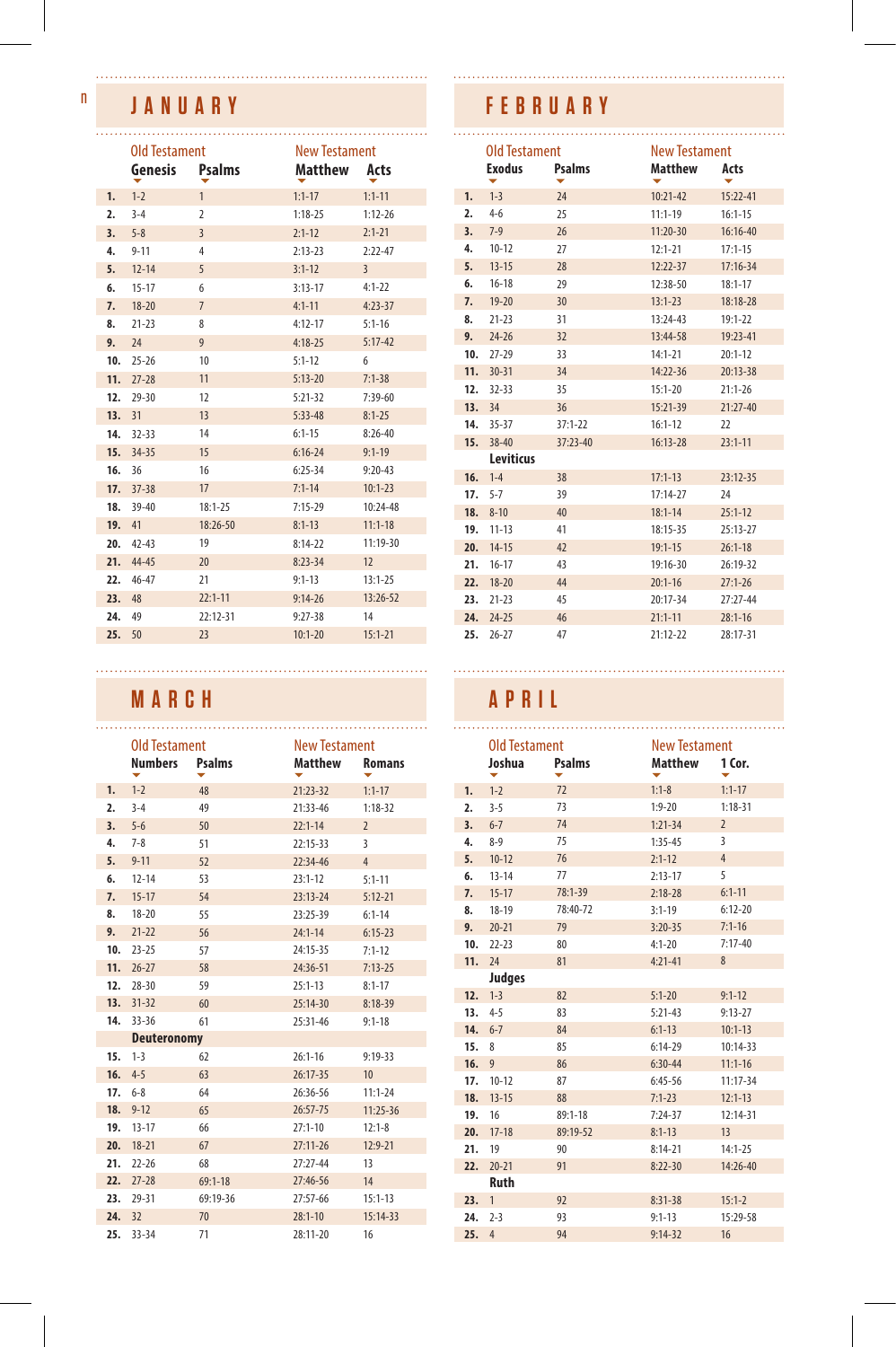### **MAY**

|     | <b>Old Testament</b> |           | <b>New Testament</b> |                          |
|-----|----------------------|-----------|----------------------|--------------------------|
|     | 1 Samuel Psalms      |           | Mark                 | 2 Cor.                   |
| 1.  | $1 - 2$              | 95        | $9:33-50$            | $1:1-11$                 |
| 2.  | $3 - 5$              | 96        | $10:1 - 16$          | $1:12 - 24$              |
| 3.  | $6 - 8$              | 97        | $10:17 - 34$         | $\overline{2}$           |
| 4.  | $9 - 10$             | 98        | 10:35-52             | 3                        |
| 5.  | $11 - 13$            | 99        | $11:1 - 11$          | $\overline{4}$           |
| 6.  | 14                   | 100       | $11:12-26$           | 5                        |
| 7.  | $15 - 16$            | 101       | $11:27-33$           | 6                        |
| 8.  | $17 - 18$            | 102       | $12:1 - 12$          | $\overline{7}$           |
| 9.  | $19 - 20$            | 103       | $12:13-27$           | 8                        |
|     | $10.21-23$           | 104       | 12:28-34             | 9                        |
| 11. | 24-25                | 105       | $12:35 - 44$         | 10                       |
|     | 12. 26-28            | 106:1-23  | $13:1-13$            | $11:1 - 15$              |
|     | 13. 29-31            | 106:24-48 | $13:14-31$           | $11:16-33$               |
|     | 2 Samuel             |           |                      |                          |
| 14. | $1 - 2$              | 107       | $13:32-37$           | $12:1 - 10$              |
|     | $15.3 - -4$          | 108       | $14:1 - 11$          | $12:11 - 21$             |
| 16. | $5 - 7$              | 109       | $14:12 - 31$         | 13 <sup>13</sup>         |
|     |                      |           |                      | Galatians                |
| 17. | $8 - 10$             | 110       | 14:32-42             | $\mathbf{1}$             |
| 18. | $11 - 12$            | 111       | 14:43-52             | $\overline{\phantom{a}}$ |
| 19. | 13                   | 112       | $14:53-65$           | $3:1 - 14$               |
|     | 20. 14-15            | 113       | 14:66-72             | $3:15-29$                |
| 21. | $16-17$              | 114       | $15:1 - 15$          | $4:1 - 20$               |
|     | 22. 18-19            | 115       | $15:16-32$           | $4:21 - 31$              |
| 23. | $20 - 21$            | 116       | $15:33 - 41$         | $5:1-12$                 |
| 24. | 22                   | 117       | 15:42-47             | $5:13-26$                |
| 25. | $23 - 24$            | 118       | 16                   | 6                        |

# **JUNE**

|     | <b>Old Testament</b> |               | <b>New Testament</b> |                    |
|-----|----------------------|---------------|----------------------|--------------------|
|     | 1 Kings              | <b>Psalms</b> | Luke                 | <b>Ephesians</b>   |
| 1.  | $\mathbf{1}$         | $119:1-8$     | $1:1-25$             | $1:1 - 14$         |
| 2.  | $2 - 3$              | 119:9-16      | $1:26-38$            | $1:15-23$          |
| 3.  | $4 - 5$              | 119:17-24     | $1:39-56$            | $2:1 - 10$         |
| 4.  | $6 - 7$              | 119:25-32     | $1:57-66$            | $2:11-22$          |
| 5.  | 8                    | 119:33-40     | $1:67 - 80$          | $3:1 - 13$         |
| 6.  | $9 - 10$             | 119:41-48     | $2:1 - 20$           | $3:14-21$          |
| 7.  | 11                   | 119:49-56     | $2:21 - 40$          | $4:1 - 16$         |
| 8.  | 12                   | 119:57-64     | $2:41-52$            | $4:17 - 24$        |
| 9.  | $13 - 14$            | 119:65-72     | $3:1 - 20$           | $4:25-32$          |
| 10. | $15 - 16$            | 119:73-80     | $3:21-38$            | $5:1 - 21$         |
| 11. | $17 - 18$            | 119:81-88     | $4:1 - 12$           | $5:22 - 33$        |
|     | 12. 19-20            | 119:89-96     | $4:13-30$            | $6:1-9$            |
| 13. | $21 - 22$            | 119:97-104    | $4:31-37$            | $6:10 - 24$        |
|     | 2 Kings              |               |                      | <b>Philippians</b> |
| 14. | $1 - 3$              | 119:105-112   | $4:38 - 44$          | $1:1 - 11$         |
| 15. | $4 - 5$              | 119:113-120   | $5:1 - 11$           | $1:12 - 20$        |
| 16. | $6 - 7$              | 119:121-128   | 5:12:16              | $1:21-30$          |
| 17. | $8 - 9$              | 119:129-136   | $5:17-26$            | $2:1 - 11$         |
| 18. | $10 - 11$            | 119:137-144   | $5:27-32$            | $2:12-18$          |
| 19. | $12 - 13$            | 119:145-152   | 5:33-39              | $2:19-30$          |
| 20. | $14 - 15$            | 119:153-160   | $6:1 - 16$           | $3:1-9$            |
| 21. | $16 - 17$            | 119:161-168   | $6:17 - 26$          | $3:10-14$          |
| 22. | $18 - 19$            | 119:169-176   | $6:27 - 36$          | $3:15-21$          |
| 23. | $20 - 21$            | 120           | $6:37-42$            | $4:1 - 7$          |
| 24. | $22 - 23$            | 121           | $6:43-49$            | $4:8-13$           |
| 25. | $24 - 25$            | 122           | $7:1 - 10$           | $4:14-23$          |

. . . . . . . . . . . . . . . . . . .

|            | <b>Old Testament</b> |               | <b>New Testament</b> |              |            | Old Testament           |                 | <b>New Testament</b> |                |
|------------|----------------------|---------------|----------------------|--------------|------------|-------------------------|-----------------|----------------------|----------------|
|            | 1 Chron.             | <b>Psalms</b> | Luke                 | Col.         |            | Ezra                    | <b>Proverbs</b> | Luke                 | 11             |
| 1.         | $1 - 2$              | 123-124       | $7:11 - 17$          | $1:1 - 14$   | 1.         | $1 - 2$                 | 1               | $13:1-9$             | 1:1            |
| 2.         | $3 - 4$              | 125           | $7:18-35$            | $1:15-29$    | 2.         | $\overline{\mathbf{3}}$ | 2               | 13:10-21             | 1:1            |
| 3.         | $5 - 6$              | 126           | $7:36-50$            | $2:1 - 7$    | 3.         | $4 - 5$                 | $\overline{3}$  | 13:22-35             | $\overline{2}$ |
| 4.         | $7-9$                | 127           | $8:1 - 15$           | $2:8-15$     | 4.         | 6                       | 4               | $14:1 - 14$          | 3:1            |
| 5.         | $10 - 11$            | 128           | $8:16-25$            | $2:16-23$    | 5.         | $\overline{7}$          | 5               | 14:15-24             | 3:1            |
| 6.         | $12 - 14$            | 129           | $8:26-39$            | $3:1 - 14$   | 6.         | 8                       | 6               | 14:25-35             | $\overline{4}$ |
| 7.         | $15 - 16$            | 130-131       | $8:40-56$            | $3:15-25$    | 7.         | 9                       | $\overline{7}$  | $15:1 - 10$          | 5:1            |
| 8.         | $17-19$              | 132           | $9:1 - 17$           | $4:1-9$      | 8.         | 10                      | 8               | 15:11-32             | 5:1            |
| 9.         | $20 - 22$            | 133-134       | $9:18-27$            | $4:10-18$    |            | <b>Nehemiah</b>         |                 |                      |                |
|            |                      |               |                      | 1 Thess.     | 9.<br>10.3 | $1 - 2$                 | 9               | $16:1-9$             | 6:1            |
|            | $10.23 - 25$         | 135           | $9:28-36$            | $\mathbf{1}$ |            |                         | $10:1 - 16$     | 16:10-18             | 6:1<br>21      |
| 11.        | $26 - 28$            | 136           | $9:37-50$            | $2:1-9$      | $11.4 - 5$ |                         | $10:17-32$      | 16:19-31             | 1:1            |
| 12. 29     |                      | 137           | $9:51-62$            | $2:10-20$    | 12.        | 6                       | $11:1-15$       | $17:1 - 10$          | 1:8            |
|            | 2 Chron.             |               |                      |              | 13.7       |                         | $11:16-31$      | $17:11 - 19$         | 2:1            |
| $13. 1-2$  |                      | 138           | $10:1 - 16$          | $3:1-6$      | 14. 8      |                         | $12:1 - 14$     | 17:20-37             | 2:1            |
| $14.3 - 5$ |                      | 139           | $10:17 - 24$         | $3:7-13$     | 15.9       |                         | $12:15 - 28$    | $18:1 - 8$           | 3:1            |
|            | $15.6 - 7$           | 140           | $10:25 - 37$         | $4:1 - 10$   | 16. 10     |                         | $13:1-12$       | 18:9-17              | 3:1            |
| $16.8-9$   |                      | 141           | 10:38-42             | $4:11 - 18$  | 17. 11     |                         | $13:13-25$      | 18:18-30             | 4              |
|            | 17. 10-12            | 142           | $11:1-13$            | $5:1 - 11$   |            |                         |                 |                      | Tit            |
|            | 18. 13-16            | 143           | $11:14-28$           | $5:12 - 28$  | 18. 12     |                         | $14:1 - 18$     | 18:31-43             | 1:1            |
|            |                      |               |                      | 2 Thess.     | 19. 13     |                         | 14:19-35        | $19:1 - 10$          | 1:1            |
|            | 19. 17-19            | 144           | 11:29-36             | $1:1 - 7$    |            | <b>Esther</b>           |                 |                      |                |
|            | $20.20-21$           | 145           | 11:37-54             | $1:8-12$     | 20.        | $\overline{1}$          | $15:1 - 17$     | 19:11-27             | 2:1            |
|            | $21.22 - 24$         |               |                      |              | 21.2       |                         | $15:18-33$      | 19:28-38             | 2:1            |
|            |                      | 146           | $12:1 - 12$          | $2:1 - 12$   |            | $22.3 - -4$             | $16:1 - 16$     | 19:39-48             | 3:1            |
|            | 22. 25-27            | 147           | $12:13 - 21$         | $2:13-17$    |            | $23.5 - 6$              | 16:17-33        | $20:1-8$             | 3:9            |
| 23.        | 28-29                | 148           | 12:22-34             | $3:1-5$      |            |                         |                 |                      | Pł             |
|            | 24. 30-33            | 149           | 12:35-48             | $3:6-13$     | $24.7 - 8$ |                         | $17:1 - 14$     | $20:9-19$            | 1:1            |
|            | 25. 34-36            | 150           | 12:49-59             | $3:14-18$    |            | $25.9-10$               | 17:15-28        | 20:20-26             | 1:1            |

### **JULY AUGUST**

| Old Testament |               | <b>New Testament</b> |              |     | <b>Old Testament</b>                  |                       | <b>New Testament</b> |                          |
|---------------|---------------|----------------------|--------------|-----|---------------------------------------|-----------------------|----------------------|--------------------------|
| 1 Chron.<br>▼ | <b>Psalms</b> | Luke                 | Col.<br>٠    |     | Ezra                                  | <b>Proverbs</b>       | Luke                 | 1 Timothy                |
| $1 - 2$       | 123-124       | $7:11 - 17$          | $1:1 - 14$   | 1.  | $1 - 2$                               | $\mathbf{1}$          | $13:1-9$             | $1:1 - 11$               |
| $3 - 4$       | 125           | $7:18-35$            | $1:15-29$    | 2.  | $\overline{3}$                        | $\overline{2}$        | 13:10-21             | $1:12 - 20$              |
| $5 - 6$       | 126           | $7:36-50$            | $2:1-7$      | 3.  | $4 - 5$                               | $\overline{3}$        | 13:22-35             | $\overline{2}$           |
| $7-9$         | 127           | $8:1 - 15$           | $2:8 - 15$   | 4.  | 6                                     | 4                     | $14:1 - 14$          | $3:1 - 10$               |
| $10 - 11$     | 128           | $8:16-25$            | $2:16-23$    | 5.  | $\overline{7}$                        | 5                     | 14:15-24             | $3:11 - 16$              |
| $12 - 14$     | 129           | $8:26-39$            | $3:1 - 14$   | 6.  | 8                                     | 6                     | 14:25-35             | 4                        |
| $15 - 16$     | 130-131       | $8:40-56$            | $3:15-25$    | 7.  | $\mathbf{q}$                          | $\overline{7}$        | $15:1 - 10$          | $5:1 - 15$               |
| $17-19$       | 132           | $9:1 - 17$           | $4:1-9$      | 8.  | 10                                    | 8                     | 15:11-32             | $5:16-25$                |
| $20 - 22$     | 133-134       | $9:18-27$            | $4:10-18$    |     | <b>Nehemiah</b>                       |                       |                      |                          |
|               |               |                      | 1 Thess.     | 9.  | $1 - 2$                               | 9                     | $16:1-9$             | $6:1 - 10$               |
| $23 - 25$     | 135           | $9:28-36$            | $\mathbf{1}$ |     | 10.3                                  | $10:1 - 16$           | $16:10-18$           | $6:11 - 21$<br>2 Timothy |
| $26 - 28$     | 136           | $9:37-50$            | $2:1-9$      |     | $11.4 - 5$                            | $10:17 - 32$          | 16:19-31             | $1:1 - 7$                |
| 29            | 137           | $9:51-62$            | $2:10-20$    |     | 12.<br>6                              | $11:1 - 15$           | $17:1 - 10$          | $1:8-18$                 |
| 2 Chron.      |               |                      |              |     | 13.7                                  | $11:16 - 31$          | $17:11 - 19$         | $2:1-13$                 |
| $1 - 2$       | 138           | $10:1 - 16$          | $3:1-6$      |     | 14.<br>8                              | $12:1 - 14$           | 17:20-37             | $2:14-26$                |
| $3 - 5$       | 139           | $10:17 - 24$         | $3:7-13$     |     | 15.9                                  | $12:15-28$            | $18:1 - 8$           | $3:1-9$                  |
| $6 - 7$       | 140           | $10:25 - 37$         | $4:1 - 10$   |     | 16.<br>10                             | $13:1 - 12$           | 18:9-17              | $3:10-17$                |
| $8 - 9$       | 141           | 10:38-42             | $4:11 - 18$  |     | 17. 11                                | $13:13-25$            | 18:18-30             | $\overline{4}$           |
| $10 - 12$     | 142           | $11:1-13$            | $5:1 - 11$   |     |                                       |                       |                      | <b>Titus</b>             |
| $13 - 16$     | 143           | $11:14-28$           | $5:12 - 28$  |     | 18.<br>12                             | $14:1 - 18$           | 18:31-43             | $1:1-9$                  |
|               |               |                      | 2 Thess.     |     | 13<br>19.                             | 14:19-35              | $19:1 - 10$          | $1:10-16$                |
| $17-19$       | 144           | 11:29-36             | $1:1 - 7$    |     | <b>Esther</b>                         |                       |                      |                          |
| $20 - 21$     | 145           | 11:37-54             | $1:8-12$     | 20. | $\mathbf{1}$<br>21.<br>$\overline{2}$ | $15:1 - 17$           | 19:11-27             | $2:1 - 10$               |
| $22 - 24$     | 146           | $12:1 - 12$          | $2:1 - 12$   |     | 22.<br>$3 - 4$                        | 15:18-33              | 19:28-38             | $2:11 - 15$              |
| $25 - 27$     | 147           | $12:13 - 21$         | $2:13-17$    |     | $23.5 - 6$                            | $16:1-16$<br>16:17-33 | 19:39-48<br>$20:1-8$ | $3:1-8$<br>$3:9 - 15$    |
| 28-29         | 148           | 12:22-34             | $3:1-5$      |     |                                       |                       |                      | Philemon                 |
| $30 - 33$     | 149           | 12:35-48             | $3:6-13$     |     | $7 - 8$<br>24.                        | $17:1 - 14$           | $20:9-19$            | $1:1 - 11$               |
| 34-36         | 150           | 12:49-59             | $3:14-18$    |     | 25. 9-10                              | $17:15 - 28$          | 20:20-26             | $1:12-25$                |
|               |               |                      |              |     |                                       |                       |                      |                          |